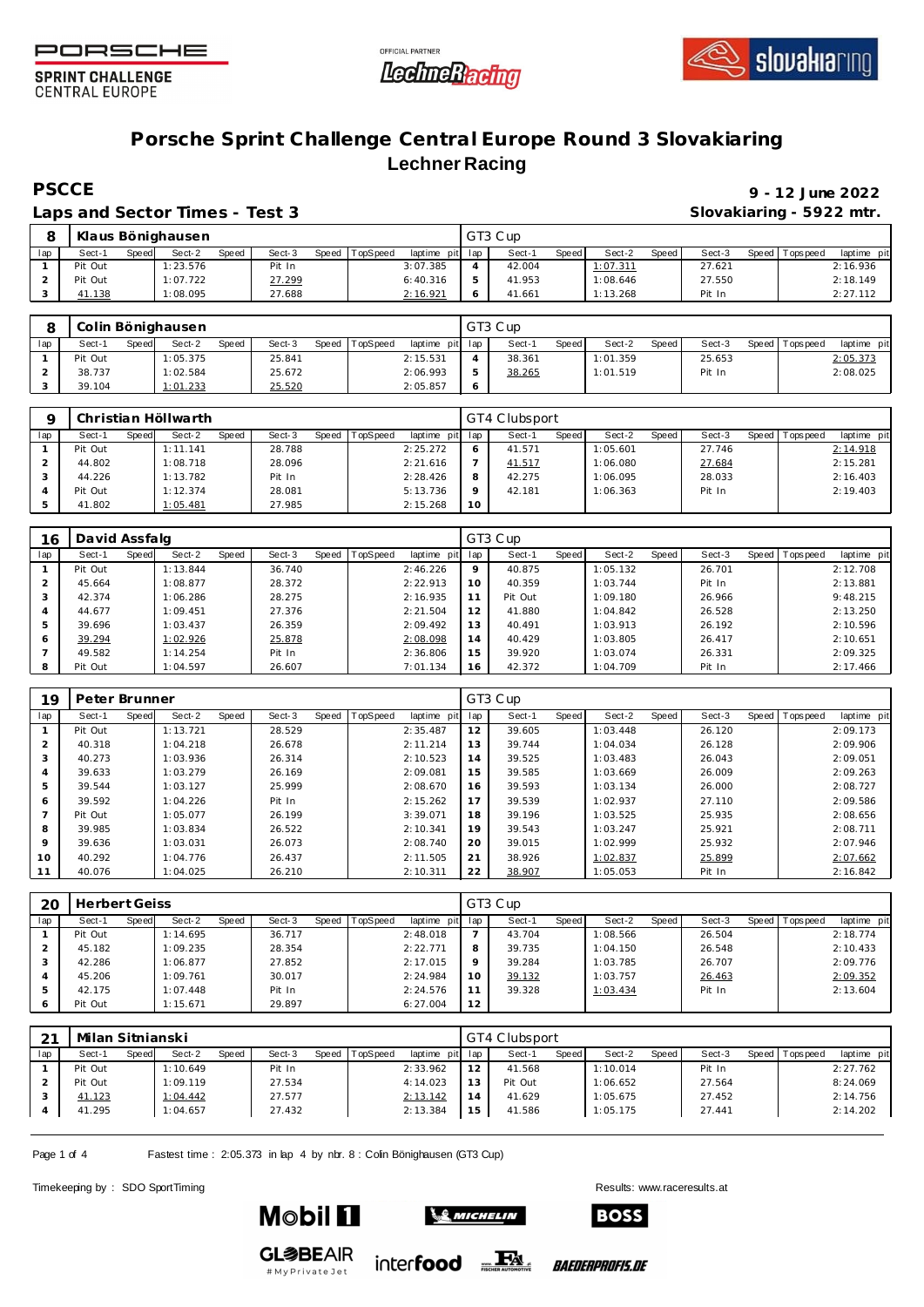





**SPRINT CHALLENGE CENTRAL EUROPE** 

### **Porsche Sprint Challenge Central Europe Round 3 Slovakiaring Lechner Racing**

# **PSCCE 9 - 12 June 2022**

|    |        | Laps and Sector Times - Test 3 |        |          |    |        |          |        | Slovakiaring - 5922 mtr. |
|----|--------|--------------------------------|--------|----------|----|--------|----------|--------|--------------------------|
|    | 41.370 | 1:08.240                       | 27.689 | 2:17.299 | 16 | 41.267 | 1:06.756 | 27.590 | 2:15.613                 |
| 6  | 41.706 | 1:05.739                       | 31.040 | 2:18.485 |    | 41.414 | 1:05.655 | 27.495 | 2:14.564                 |
|    | 41.520 | 1:05.415                       | 27.441 | 2:14.376 | 18 | 41.434 | 1:05.181 | 27.367 | 2:13.982                 |
| 8  | 41.307 | 1:06.382                       | 27.566 | 2:15.255 | 19 | 41.450 | 1:05.352 | 27.309 | 2:14.111                 |
|    | 41.447 | 1:05.125                       | 27.452 | 2:14.024 | 20 | 41.324 | 1:05.355 | 27.360 | 2:14.039                 |
| 10 | 41.435 | 1:05.491                       | 27.673 | 2:14.599 | 21 | 42.390 | 1:11.910 | Pit In | 2:36.461                 |
|    | 41.622 | 1:05.388                       | 27.563 | 2:14.573 | 22 |        |          |        |                          |

| 23             |         |       | Alexander Hagen Berg |       |        |                |             |     | GT3 Cup |       |          |       |        |                |             |
|----------------|---------|-------|----------------------|-------|--------|----------------|-------------|-----|---------|-------|----------|-------|--------|----------------|-------------|
| lap            | Sect-1  | Speed | Sect-2               | Speed | Sect-3 | Speed TopSpeed | laptime pit | lap | Sect-1  | Speed | Sect-2   | Speed | Sect-3 | Speed Topspeed | laptime pit |
|                | Pit Out |       | 1:28.928             |       | 34.239 |                | 3:01.725    | 10  | 39.014  |       | 1:05.244 |       | 26.461 |                | 2:10.719    |
|                | 51.811  |       | 1:20.170             |       | 31.383 |                | 2:43.364    | 11  | 39.064  |       | 1:02.223 |       | 26.424 |                | 2:07.711    |
| 3              | 44.309  |       | 1:12.472             |       | 27.027 |                | 2:23.808    | 12  | 38.972  |       | 1:02.958 |       | 26.336 |                | 2:08.266    |
| $\overline{4}$ | 39.924  |       | 1:05.978             |       | 27.138 |                | 2:13.040    | 13  | 38.970  |       | 1:04.585 |       | 26.535 |                | 2:10.090    |
| 5              | 40.408  |       | 1:06.967             |       | 26.379 |                | 2:13.754    | 14  | 40.299  |       | 1:03.816 |       | Pit In |                | 2:13.586    |
| 6              | 39.766  |       | 1:06.728             |       | 26.780 |                | 2:13.274    | 15  | Pit Out |       | 1:02.656 |       | 26.148 |                | 3:53.872    |
|                | 39.513  |       | 1:05.022             |       | Pit In |                | 2:13.152    | 16  | 38.941  |       | 1:02.519 |       | 26.164 |                | 2:07.624    |
| 8              | Pit Out |       | 1:04.255             |       | 26.744 |                | 3:33.977    | 17  | 39.116  |       | 1:02.626 |       | 26.288 |                | 2:08.030    |
| 9              | 39.320  |       | 1:03.466             |       | 26.276 |                | 2:09.062    | 18  | 41.744  |       | 1:16.227 |       | Pit In |                | 2:35.154    |

| 25  | V١      |       | inzent Höllwarth |       |        |                |             |     | GT3 Cup |       |          |       |        |                 |             |
|-----|---------|-------|------------------|-------|--------|----------------|-------------|-----|---------|-------|----------|-------|--------|-----------------|-------------|
| lap | Sect-'  | Speed | Sect-2           | Speed | Sect-3 | Speed TopSpeed | laptime pit | lap | Sect-1  | Speed | Sect-2   | Speed | Sect-3 | Speed Tops peed | laptime pit |
|     | Pit Out |       | 11.206           |       | 27.340 |                | 2:28.532    |     | 38.654  |       | 1:02.837 |       | 26.136 |                 | 2:07.627    |
|     | 42.727  |       | 1:04.444         |       | 26.337 |                | 2:13.508    |     | 41.845  |       | 1:06.286 |       | Pit In |                 | 2:18.958    |

| 28  |         |       | Markus SedImajer |       |        |       |                 |             |       | GT3 Cup |       |          |       |        |       |            |             |
|-----|---------|-------|------------------|-------|--------|-------|-----------------|-------------|-------|---------|-------|----------|-------|--------|-------|------------|-------------|
| lap | Sect-1  | Speed | Sect-2           | Speed | Sect-3 | Speed | <b>TopSpeed</b> | laptime pit | . lan | Sect-1  | Speed | Sect-2   | Speed | Sect-3 | Speed | Tops pee d | laptime pit |
|     | Pit Out |       | 1:14.986         |       | 27.840 |       |                 | 2:39.258    | b     | 40.099  |       | 1:04.261 |       | 26.673 |       |            | 2:11.033    |
|     | 40.491  |       | 1:05.248         |       | 26.864 |       |                 | 2:12.603    |       | 39.927  |       | 1:03.981 |       | 26.441 |       |            | 2:10.349    |
|     | 40.259  |       | 1:04.430         |       | 26.647 |       |                 | 2:11.336    |       | 40.002  |       | 1:03.880 |       | 26.361 |       |            | 2:10.243    |
|     | 40.018  |       | 1:04.235         |       | 26.750 |       |                 | 2:11.003    |       | 44.365  |       | 1:11.684 |       | Pit In |       |            | 2:25.595    |

| 28  | Freddy Kremer |       |          |       |        |         |          |                 |         | GT3 Cup |       |          |       |        |                 |             |
|-----|---------------|-------|----------|-------|--------|---------|----------|-----------------|---------|---------|-------|----------|-------|--------|-----------------|-------------|
| lap | Sect-1        | Speed | Sect-2   | Speed | Sect-3 | Speed ' | TopSpeed | laptime pit lap |         | Sect-1  | Speed | Sect-2   | Speed | Sect-3 | Speed Tops peed | laptime pit |
|     | Pit Out       |       | 1:07.035 |       | 27.802 |         |          | 2:19.589        |         | 41.252  |       | 1:08.542 |       | 27.342 |                 | 2:17.136    |
|     | 41.269        |       | 1:06.418 |       | 27.821 |         |          | 2:15.508        | 8       | 43.399  |       | 1:09.355 |       | Pit In |                 | 2:21.638    |
|     | 40.720        |       | 1:06.298 |       | 27.304 |         |          | 2:14.322        | $\circ$ | Pit Out |       | 1:07.678 |       | 27.678 |                 | 5:07.287    |
|     | 40.821        |       | 1:05.406 |       | 27.521 |         |          | 2:13.748        | 10      | 41.735  |       | 1:09.421 |       | 27.910 |                 | 2:19.066    |
|     | 40.478        |       | 1:05.945 |       | 27.360 |         |          | 2:13.783        |         | 41.151  |       | 1:08.843 |       | Pit In |                 | 2:20.041    |
|     | 41.622        |       | 1:05.812 |       | 27.458 |         |          | 2:14.892        | 12      |         |       |          |       |        |                 |             |

| 48              | Volker Sigwarth |       |          |       |        |       |                 |             |     | GT3 Cup |       |          |       |        |                |             |
|-----------------|-----------------|-------|----------|-------|--------|-------|-----------------|-------------|-----|---------|-------|----------|-------|--------|----------------|-------------|
| lap             | Sect-1          | Speed | Sect-2   | Speed | Sect-3 | Speed | <b>TopSpeed</b> | laptime pit | lap | Sect-1  | Speed | Sect-2   | Speed | Sect-3 | Speed Topspeed | laptime pit |
|                 | Pit Out         |       | 1:10.602 |       | 27.096 |       |                 | 2:23.014    | 12  | 41.038  |       | 1:05.654 |       | Pit In |                | 2:16.804    |
| $\overline{2}$  | 40.943          |       | 1:05.728 |       | 26.810 |       |                 | 2:13.481    | 13  | Pit Out |       | 1:05.315 |       | 27.314 |                | 5:16.517    |
| 3               | 40.895          |       | 1:06.185 |       | 26.887 |       |                 | 2:13.967    | 14  | 40.516  |       | 1:05.682 |       | 26.803 |                | 2:13.001    |
| 4               | 40.848          |       | 1:06.433 |       | 27.019 |       |                 | 2:14.300    | 15  | 40.293  |       | 1:05.880 |       | 26.915 |                | 2:13.088    |
| 5               | 41.168          |       | 1:11.585 |       | 26.932 |       |                 | 2:19.685    | 16  | 40.446  |       | 1:05.568 |       | 26.804 |                | 2:12.818    |
| 6               | 41.294          |       | 1:06.512 |       | 26.733 |       |                 | 2:14.539    | 17  | 40.449  |       | 1:05.295 |       | 26.705 |                | 2:12.449    |
|                 | 40.788          |       | 1:06.204 |       | 26.758 |       |                 | 2:13.750    | 18  | 40.731  |       | 1:05.912 |       | 26.493 |                | 2:13.136    |
| 8               | 40.445          |       | 1:06.024 |       | 26.788 |       |                 | 2:13.257    | 19  | 40.957  |       | 1:05.271 |       | 26.883 |                | 2:13.111    |
| 9               | 40.264          |       | 1:06.255 |       | 27.016 |       |                 | 2:13.535    | 20  | 40.424  |       | 1:05.334 |       | 26.672 |                | 2:12.430    |
| 10 <sup>°</sup> | 40.699          |       | 1:05.830 |       | 27.014 |       |                 | 2:13.543    | 21  | 40.001  |       | 1:05.063 |       | 26.574 |                | 2:11.638    |
| 11              | 40.398          |       | 1:06.920 |       | 27.199 |       |                 | 2:14.517    | 22  |         |       |          |       |        |                |             |

| 56  |         |       | Günter Benninger |       |        |                |                 |                 | GT3 Cup |              |          |       |        |       |            |             |
|-----|---------|-------|------------------|-------|--------|----------------|-----------------|-----------------|---------|--------------|----------|-------|--------|-------|------------|-------------|
| lap | Sect-1  | Speed | Sect-2           | Speed | Sect-3 | Speed TopSpeed | laptime pit lap |                 | Sect-1  | <b>Speed</b> | Sect-2   | Speed | Sect-3 | Speed | Tops pee d | laptime pit |
|     | Pit Out |       | 1:12.307         |       | 29.222 |                | 2:27.657        |                 | 40.244  |              | 1:04.463 |       | 26.383 |       |            | 2:11.090    |
|     | 40.209  |       | 1:04.487         |       | 26.319 |                | 2:11.015        | 8               | 39.847  |              | 1:04.698 |       | 26.034 |       |            | 2:10.579    |
|     | 39.365  |       | 2:39.101         |       | Pit In |                | 3:48.254        | $\circ$         | 39.743  |              | 1:04.610 |       | 26.763 |       |            | 2:11.116    |
|     | Pit Out |       | 1:12.394         |       | 27.101 |                | 5:14.184        | 10 <sup>°</sup> | 40.055  |              | 1:05.368 |       | 26.725 |       |            | 2:12.148    |
|     |         |       |                  |       |        |                |                 |                 |         |              |          |       |        |       |            |             |

Page 2 of 4 Fastest time : 2:05.373 in lap 4 by nbr. 8 : Colin Bönighausen (GT3 Cup)

Timekeeping by : SDO SportTiming Results: [www.raceresults.a](www.raceresults.at)t



**Mobil 11** 



 $\mathcal{L}$  Michelin

*BAEDERPROFIS.DE* 

**BOSS**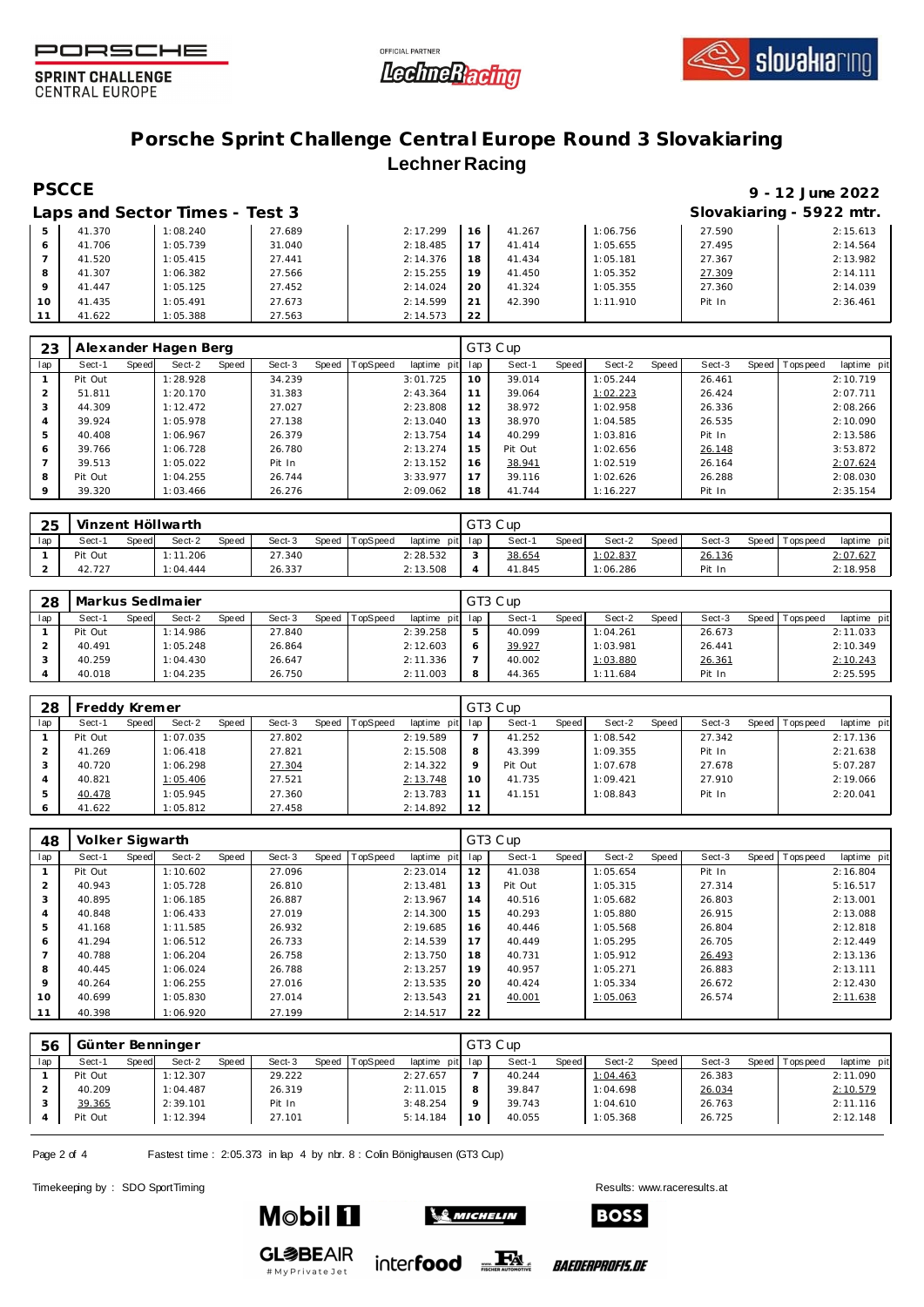





**SPRINT CHALLENGE CENTRAL EUROPE** 

### **Porsche Sprint Challenge Central Europe Round 3 Slovakiaring Lechner Racing**

|    | <b>PSCCE</b> |                                |        |          |    |           |          |        | 9 - 12 June 2022         |
|----|--------------|--------------------------------|--------|----------|----|-----------|----------|--------|--------------------------|
|    |              | Laps and Sector Times - Test 3 |        |          |    |           |          |        | Slovakiaring - 5922 mtr. |
|    | 40.116       | 1:05.112                       | 26.664 | 2:11.892 | 11 | 39.989    | 1:05.867 | Pit In | 2:15.559                 |
|    | 39.637       | 1:05.009                       | 26.654 | 2:11.300 | 12 |           |          |        |                          |
|    |              |                                |        |          |    |           |          |        |                          |
| 63 | Leo Willert  |                                |        |          |    | $GTS$ Cup |          |        |                          |

| 63  | Leo Willert |       |          |       |        |       |          |             |         | GT3 Cup |       |          |       |        |                   |             |
|-----|-------------|-------|----------|-------|--------|-------|----------|-------------|---------|---------|-------|----------|-------|--------|-------------------|-------------|
| lap | Sect-1      | Speed | Sect-2   | Speed | Sect-3 | Speed | TopSpeed | laptime pit | lap     | Sect-1  | Speed | Sect-2   | Speed | Sect-3 | Speed   Tops peed | laptime pit |
|     | Pit Out     |       | 1:06.588 |       | 26.579 |       |          | 2:20.317    |         | 40.070  |       | 1:04.762 |       | 26.230 |                   | 2:11.062    |
|     | 40.299      |       | 1:05.168 |       | 26.345 |       |          | 2:11.812    |         | 40.474  |       | 1:05.826 |       | Pit In |                   | 2:14.122    |
|     | 40.203      |       | 1:04.548 |       | 26.352 |       |          | 2:11.103    | $\circ$ | Pit Out |       | 1:21.799 |       | 26.246 |                   | 15:17.001   |
|     | 40.242      |       | 1:05.653 |       | 27.237 |       |          | 2:13.132    | 10      | 39.574  |       | 1:03.343 |       | 26.180 |                   | 2:09.097    |
|     | 40.131      |       | 1:04.442 |       | 26.383 |       |          | 2:10.956    |         | 39.199  |       | 1:03.267 |       | 26.367 |                   | 2:08.833    |
|     | 39.978      |       | 1:04.569 |       | 26.214 |       |          | 2:10.761    |         | 39.572  |       | 1:05.376 |       | Pit In |                   | 2:14.677    |

| 64  | Maciej Walenda |       |          |       |        |                |                 |                | GT4 Clubsport |              |          |       |        |                 |             |
|-----|----------------|-------|----------|-------|--------|----------------|-----------------|----------------|---------------|--------------|----------|-------|--------|-----------------|-------------|
| lap | Sect-1         | Speed | Sect-2   | Speed | Sect-3 | Speed TopSpeed | laptime pit lap |                | Sect-         | <b>Speed</b> | Sect-2   | Speed | Sect-3 | Speed Tops peed | laptime pit |
|     | Pit Out        |       | 1:09.004 |       | 29.171 |                | 2:30.284        | $\overline{ }$ | 41.443        |              | 1:06.509 |       | Pit In |                 | 2:19.798    |
|     | 1.336          |       | :04.663  |       | 27.400 |                | 2:13.399        |                |               |              |          |       |        |                 |             |

| 64  | Fomasz Lach |       |          |       |        |       |          |             |         | GT4 Clubsport |       |          |       |        |         |            |             |
|-----|-------------|-------|----------|-------|--------|-------|----------|-------------|---------|---------------|-------|----------|-------|--------|---------|------------|-------------|
| lap | Sect-1      | Speed | Sect-2   | Speed | Sect-3 | Speed | TopSpeed | laptime pit | lap     | Sect-1        | Speed | Sect-2   | Speed | Sect-3 | Speed I | T ops peed | laptime pit |
|     | Pit Out     |       | 1:04.865 |       | 27.573 |       |          | 2:14.058    | $\circ$ | 41.289        |       | 1:05.182 |       | 27.462 |         |            | 2:13.933    |
|     | 41.150      |       | 1:05.452 |       | 27.858 |       |          | 2:14.460    | 10      | 41.339        |       | 1:05.343 |       | 27.352 |         |            | 2:14.034    |
|     | 41.381      |       | 1:05.996 |       | Pit In |       |          | 2:18.740    | 11      | 41.411        |       | 1:08.655 |       | Pit In |         |            | 2:20.003    |
|     | Pit Out     |       | 1:04.625 |       | 27.644 |       |          | 5:14.571    | 12      | Pit Out       |       | 1:05.757 |       | 27.512 |         |            | 3:16.672    |
|     | 41.440      |       | 1:04.891 |       | 27.496 |       |          | 2:13.827    | 13      | 41.222        |       | 1:06.525 |       | 27.181 |         |            | 2:14.928    |
| 6   | 41.110      |       | 1:07.754 |       | Pit In |       |          | 2:19.726    | 14      | 42.271        |       | 1:05.332 |       | 27.381 |         |            | 2:14.984    |
|     | Pit Out     |       | 1:05.214 |       | 27.449 |       |          | 5:05.300    | 15      | 41.284        |       | 1:05.583 |       | 27.247 |         |            | 2:14.114    |
| 8   | 41.514      |       | 1:05.068 |       | 27.545 |       |          | 2:14.127    | 16      | 41.243        |       | 1:08.069 |       | 27.468 |         |            | 2:16.780    |

| 69  | Franz Dziwok |       |          |       |        |         |                 |             |         | GT4 Clubsport |       |          |       |        |                 |             |
|-----|--------------|-------|----------|-------|--------|---------|-----------------|-------------|---------|---------------|-------|----------|-------|--------|-----------------|-------------|
| lap | Sect-1       | Speed | Sect-2   | Speed | Sect-3 | Speed T | <b>TopSpeed</b> | laptime pit | lap     | Sect-1        | Speed | Sect-2   | Speed | Sect-3 | Speed Tops peed | laptime pit |
|     | Pit Out      |       | 1:13.077 |       | 31.114 |         |                 | 2:35.176    | 8       | 42.197        |       | 1:05.716 |       | 27.656 |                 | 2:15.569    |
|     | 42.472       |       | 1:07.412 |       | 27.884 |         |                 | 2:17.768    | $\circ$ | 42.038        |       | 1:05.355 |       | 27.606 |                 | 2:14.999    |
| 3   | 42.201       |       | 1:07.361 |       | 27.819 |         |                 | 2:17.381    | 10      | 41.584        |       | 1:05.880 |       | 27.699 |                 | 2:15.163    |
| 4   | 41.781       |       | 1:05.714 |       | 27.730 |         |                 | 2:15.225    | 11      | 41.852        |       | 1:06.640 |       | 27.778 |                 | 2:16.270    |
| 5   | 42.082       |       | 1:05.848 |       | 27.661 |         |                 | 2:15.591    | 12      | 41.870        |       | 1:05.752 |       | 27.700 |                 | 2:15.322    |
| 6   | 42.304       |       | 1:05.941 |       | 27.848 |         |                 | 2:16.093    | 13      | 41.699        |       | 1:05.827 |       | 27.584 |                 | 2:15.110    |
|     | 41.866       |       | 1:05.667 |       | 27.644 |         |                 | 2:15.177    | 14      | 42.552        |       | 1:07.619 |       | Pit In |                 | 2:19.904    |

| 80      | Alex Ellinger |       |          |       |        |       |          |                 |    | GT3 Cup |       |          |       |        |                |             |
|---------|---------------|-------|----------|-------|--------|-------|----------|-----------------|----|---------|-------|----------|-------|--------|----------------|-------------|
| lap     | Sect-1        | Speed | Sect-2   | Speed | Sect-3 | Speed | TopSpeed | laptime pit lap |    | Sect-1  | Speed | Sect-2   | Speed | Sect-3 | Speed Topspeed | laptime pit |
|         | Pit Out       |       | 1:12.753 |       | 28.255 |       |          | 2:32.632        | 11 | 40.280  |       | 1:04.120 |       | 26.550 |                | 2:10.950    |
|         | 41.524        |       | 1:04.932 |       | 26.691 |       |          | 2:13.147        | 12 | 39.608  |       | 1:03.744 |       | 26.300 |                | 2:09.652    |
| 3       | 39.965        |       | 1:03.474 |       | 26.050 |       |          | 2:09.489        | 13 | 39.840  |       | 1:03.676 |       | 26.385 |                | 2:09.901    |
|         | 39.771        |       | 1:02.989 |       | 26.323 |       |          | 2:09.083        | 14 | 39.826  |       | 1:04.006 |       | 26.315 |                | 2:10.147    |
| 5       | 39.886        |       | 1:03.137 |       | 26.235 |       |          | 2:09.258        | 15 | 39.723  |       | 1:03.695 |       | 26.268 |                | 2:09.686    |
| 6       | 42.745        |       | 1:38.307 |       | 39.002 |       |          | 3:00.054        | 16 | 39.368  |       | 1:03.321 |       | 26.307 |                | 2:08.996    |
|         | 56.804        |       | 1:38.869 |       | 35.543 |       |          | 3:11.216        | 17 | 40.655  |       | 1:04.422 |       | 26.391 |                | 2:11.468    |
| 8       | 41.025        |       | 1:03.841 |       | 26.552 |       |          | 2:11.418        | 18 | 39.938  |       | 1:03.465 |       | 26.196 |                | 2:09.599    |
| $\circ$ | 39.798        |       | 1:03.375 |       | 26.226 |       |          | 2:09.399        | 19 | 39.291  |       | 1:03.319 |       | 26.260 |                | 2:08.870    |
| 10      | 39.980        |       | 1:04.770 |       | 26.892 |       |          | 2:11.642        | 20 | 39.246  |       | 1:07.375 |       | Pit In |                | 3:03.041    |

| 82  | Franz Lahmer |       |          |       |        |       |          |             |     | GT3 Cup |       |          |       |        |                 |             |
|-----|--------------|-------|----------|-------|--------|-------|----------|-------------|-----|---------|-------|----------|-------|--------|-----------------|-------------|
| lap | Sect-1       | Speed | Sect-2   | Speed | Sect-3 | Speed | TopSpeed | laptime pit | lap | Sect-1  | Speed | Sect-2   | Speed | Sect-3 | Speed Tops peed | laptime pit |
|     | Pit Out      |       | 1:14.547 |       | 29.844 |       |          | 2:43.708    | 9   | 39.744  |       | 1:03.517 |       | 26.472 |                 | 2:09.733    |
|     | 45.355       |       | 1:05.801 |       | 26.066 |       |          | 2:17.222    | 10  | 39.832  |       | 1:02.950 |       | 26.491 |                 | 2:09.273    |
|     | 39.543       |       | 1:01.898 |       | 25.930 |       |          | 2:07.371    | 11  | 39.833  |       | 1:03.282 |       | 26.170 |                 | 2:09.285    |
| 4   | 39.487       |       | 1:02.615 |       | 25.982 |       |          | 2:08.084    | 12  | 39.703  |       | 1:02.744 |       | 26.143 |                 | 2:08.590    |
|     | 40.754       |       | 1:04.642 |       | 26.381 |       |          | 2:11.777    | 13  | 40.091  |       | 1:03.063 |       | 26.102 |                 | 2:09.256    |
| 6   | 40.451       |       | 1:05.388 |       | 26.315 |       |          | 2:12.154    | 14  | 39.752  |       | 1:03.209 |       | 25.984 |                 | 2:08.945    |
|     | 40.058       |       | 1:02.967 |       | Pit In |       |          | 2:13.737    | 15  | 39.547  |       | 1:02.790 |       | 26.283 |                 | 2:08.620    |
| 8   | Pit Out      |       | 1:04.142 |       | 26.762 |       |          | 4:24.858    | 16  | 40.337  |       | 1:05.313 |       | Pit In |                 | 2:15.391    |

inter**food** EX

Page 3 of 4 Fastest time : 2:05.373 in lap 4 by nbr. 8 : Colin Bönighausen (GT3 Cup)

Timekeeping by : SDO SportTiming Results: [www.raceresults.a](www.raceresults.at)t



**Mobil 11** 



*BAEDERPROFIS.DE* 

**BOSS**